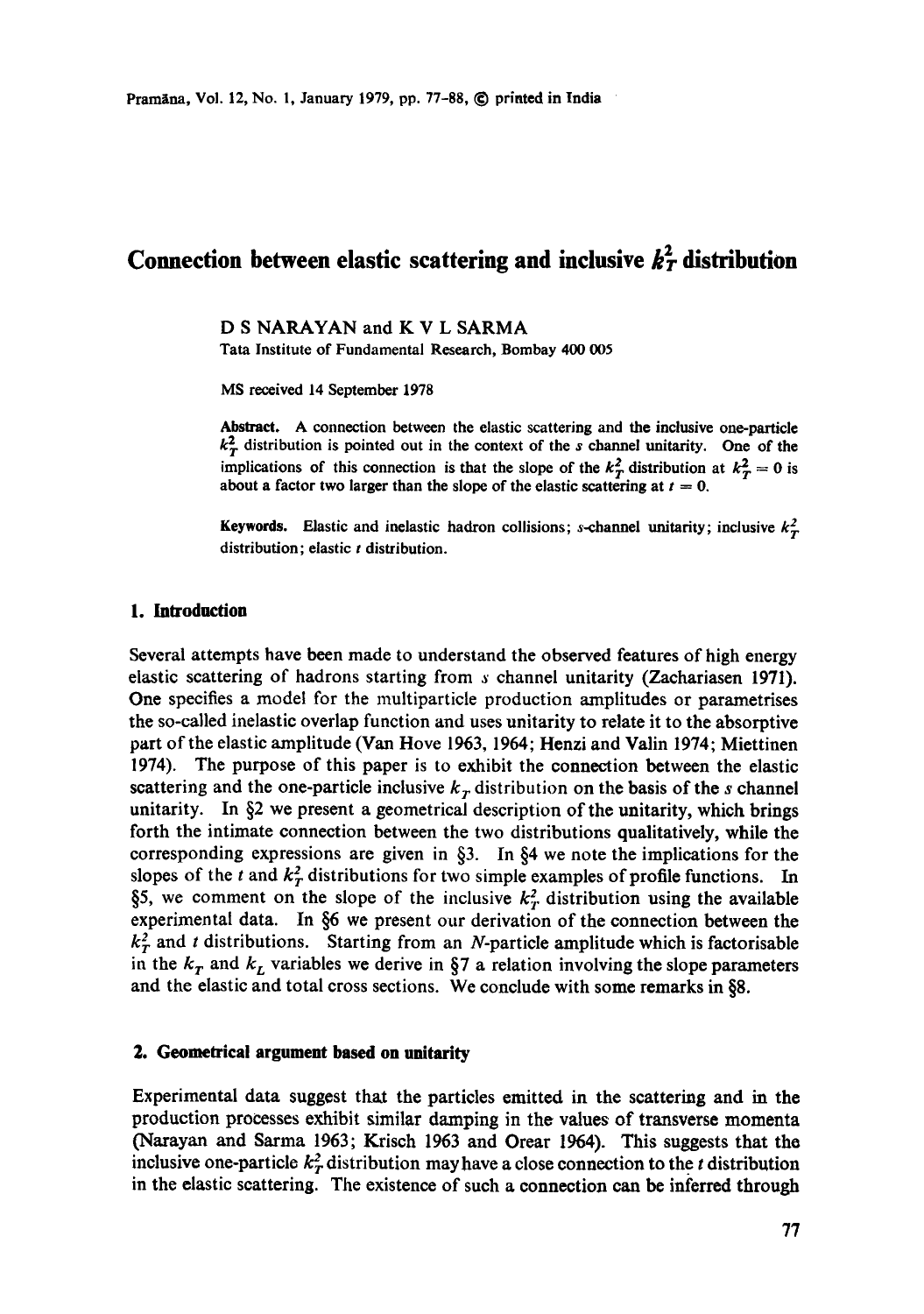$\bar{z}$ 



Figure 1. A schematic representation of the unitarity relation and the implications of the damping of transverse momenta in multiparticle amplitudes (see text).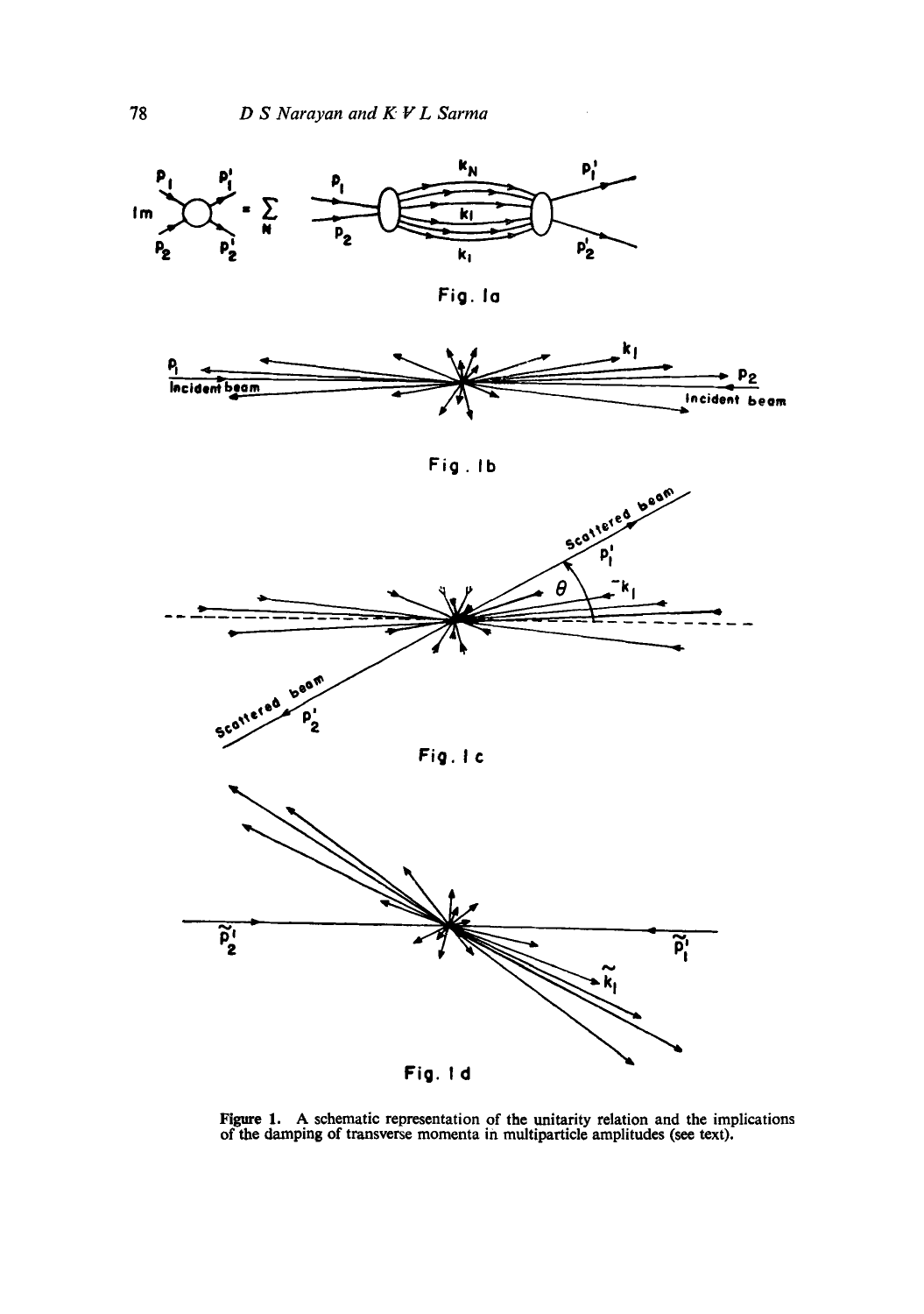the constraint imposed by unitarity (Narayan 1968). To visualise the nature of this constraint, suppose that the values of the transverse momenta  $k<sub>r</sub>$  are damped in a production process, while there is no such constraint on the  $k<sub>T</sub>$  values in a scattering process. We examine the implications of this supposition for the unitarity, which is shown schematically in figure la.

The right hand side of the unitarity relation in figure la involves two physical processes; one in which two particles with momenta  $p_1$  and  $p_2$  interact to produce a variable number of N particles with momenta  $\mathbf{k}_1, \mathbf{k}_2, \ldots, \mathbf{k}_N$ , all with limited transverse momenta with respect to the incident beam as shown in figure lb, and the other, in which the produced particles interact to emit the final scattered particles with momenta  $p'_1$  and  $p'_2$ , as shown in figure 1c. We now reverse the directions of all particles in figure 1c and rotate all momenta about the origin through an angle  $\theta(\theta)$  being the angle of the elastic scattering in the CM system), so as to bring the direction of the scattered beam to coincide with the direction of the incident beam. The resulting event with momenta  $\widetilde{k}_i$  (i=1, 2,..., N), shown in figure 1d, represents a physically realisable production process. When the scattering angle  $\theta$  is large, corresponding to large  $k_T$ values of the scattered particles, the event of figure ld is in conflict with the typical configuration depicted in figure lb, which reflects our assumption about the damping of transverse momenta in a production process. In order that the event in figure ld may be compatible with the event in figure 1b, we require that the particles scattered in an elastic event have also limited transverse momenta.

The converse of the above argument, however, is not valid. Starting with the assumption that the elastic *t*-distribution is peaked about  $t = 0$ , one sees that unitarity alone would not forbid the occurrence of an average inelastic collision involving relatively large  $k<sub>r</sub>$  values.

# **3. Relation between**  $k<sup>2</sup><sub>T</sub>$  **and** *t* **distributions**

We shall assume for simplicity that there is only one type of particle and that it has no spin or internal degrees of freedom. A simple generalisation of our analysis can be made to incorporate internal degrees of freedom. The elastic scattering amplitude  $f(s, t)$  satisfies the *s*-channel unitarity relation,

Im 
$$
f(s, -q^2) = \frac{1}{4\pi k} \int d^2q' f^*(s, -q'^2) f(s, -(q-q')^2) + F(s, t),
$$
 (1)

where s and t are the usual Mandelstam variables, k is CM momentum and  $t = -q^2$ . This relation takes a simple form in the impact parameter space (Blankenbecler and Goldberger 1962; Amaldi *et al* 1976),

$$
2 \operatorname{Im} \eta(s, b) = |\eta|^2 + G(s, b), \qquad (2)
$$

where 
$$
\eta(s, b) = \frac{1}{2\pi k} \int d^2 \exp(i\mathbf{b} \cdot \mathbf{q}) f(s, b - \mathbf{q}^2)
$$
 (3)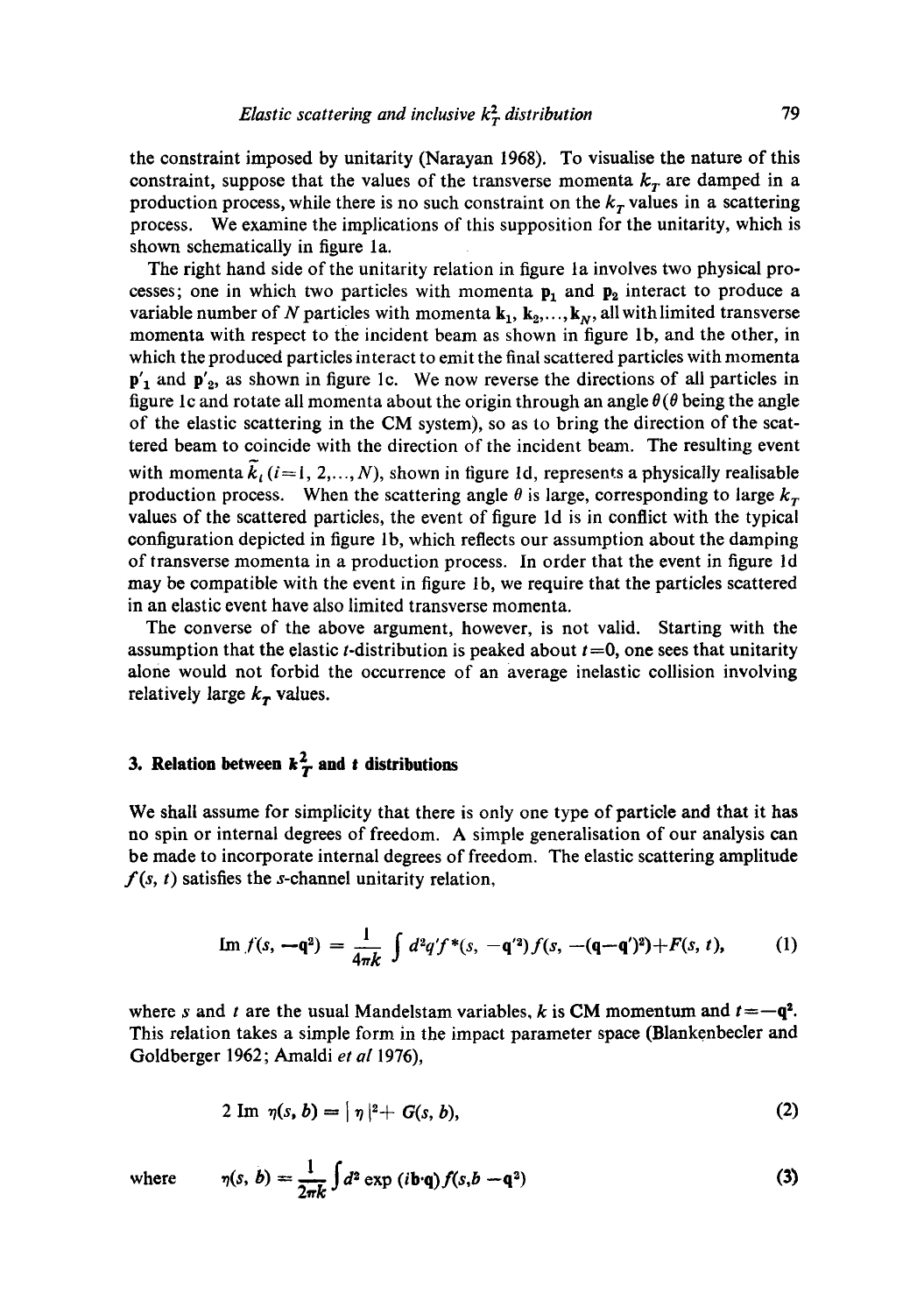and

$$
G(s, b) = \frac{1}{\pi k} \int d^2q \exp(i\mathbf{b} \cdot \mathbf{q}) F(s, -\mathbf{q}^2)
$$
  
=  $\frac{2}{k} \int_0^\infty q dq J_0 (bq) F(s, -\mathbf{q}^2).$  (4)

The function  $\eta(s, b)$  is referred to as the profile function and  $G(s, b)$  is the Van Hove overlap function. Assuming that the elastic amplitude is purely imaginary and goes to zero in the limit  $G \rightarrow 0$  (shadow scattering) the differential cross-section  $d\sigma_{el}/dt$  is given by

$$
d\sigma_{\rm el}/dt = \pi \mid \int_{0}^{\infty} bdb J_0 (b \sqrt{-t}) \; [1-\sqrt{1-G}] \mid ^2. \tag{5}
$$

By inverting the relation in (4) for  $F(s, t)$  and putting  $t=0$ , one gets

$$
F(s, o) = (k/2) \int_{0}^{\infty} bdb \ G(s, b).
$$
 (6)

From the definition of  $F(s, t)$ , one can also show (Tiktopoulos and Treiman 1972) that

$$
F(s, o) = (k/2) \int_{0}^{\infty} k_T \, dk_T \, \frac{d^2 \sigma_{\text{inc}}(k_T)}{d^2 k_T} \tag{7}
$$

Here the inclusive  $k<sub>T</sub>$  -distribution is defined by

$$
\frac{d^2\sigma_{\rm inc}(k_T)}{d^2k_T} = \frac{1}{2} \int_{-1}^{+1} dx \, k_0 \frac{d^3\sigma_{\rm inc}(\mathbf{k})}{d^3k} \tag{8}
$$

where  $k_0 \frac{d^{\alpha} \sigma_{\text{inc}}(\mathbf{K})}{d^3 L}$ 

is the usual one particle inclusive cross-section and  $x = 2k_L/\sqrt{s}$  is the Feynman variable. Equations (5), (6) and (7) clearly exhibit a connection between

$$
\frac{d^2\sigma_{\rm inc}(k_T)}{d^2k_T}
$$
 and 
$$
\frac{d\sigma_{\rm el}}{dt}
$$
.

A.simple and suggestive ansatz to satisfy the equality of the integrals on the right hand sides of (6) and (7) is

80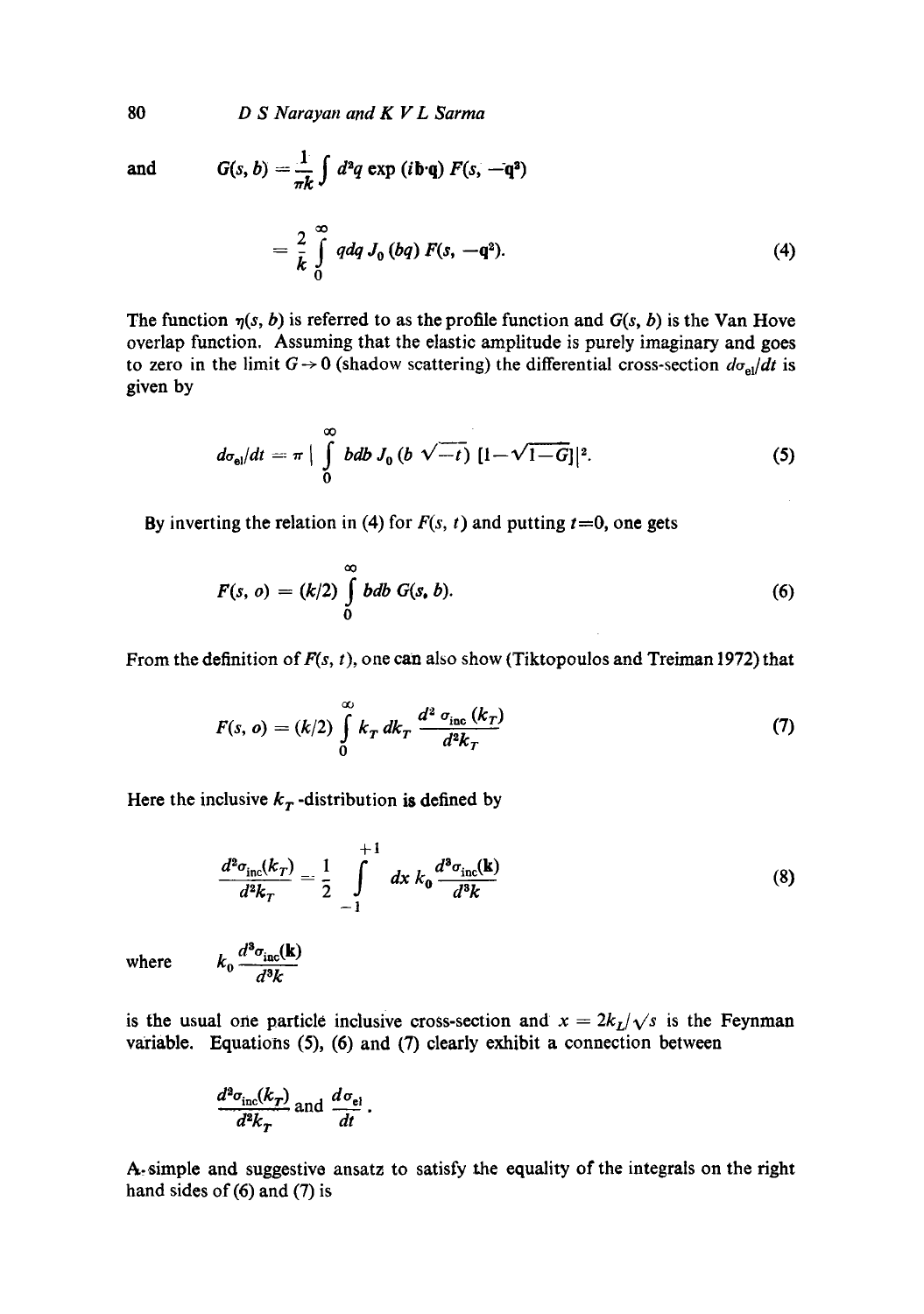*Elastic scattering and inclusive*  $k_T^2$  *distribution* 81

$$
\sqrt{G(s,b)} = \frac{1}{\lambda} \int\limits_{0}^{\infty} k_T dk_T J_0 \left[ \frac{bk_T}{\lambda} \right] \left[ \frac{d^2 \sigma_{\text{inc}}(k_T)}{d^2 k_T} \right]^{1/2}, \tag{9a}
$$

or the inverse relation

$$
\left[\frac{d^2\sigma_{\rm inc}(k_T)}{d^2k_T}\right]^{1/2} = \frac{1}{\lambda} \int_0^\infty bdb \, J_0\left[\frac{bk_T}{\lambda}\right] \sqrt{G(s, b)} \tag{9b}
$$

where  $\lambda$  is a constant. A derivation of the relation (9b) is provided in §6 and 7 in terms of N particle amplitudes, wherein it turns out that the  $\lambda$  is the root mean square value of x. A relation of the type in  $(9)$  seems to be implied also in the work of Savrin *et al* (1976).

#### **4. Simple examples**

We do not attempt any detailed discussion of (5) and (9) because of absence of data on x-integrated  $k_T^2$  distributions at high energies. We want to point out, however, their implication for the slopes of the elastic scattering and the inclusive  $k_T^2$ distributions at  $t=0$  and  $k_T^2 = 0$ , respectively, by considering some examples of the profile function  $\eta(s, b)$ .

For the case of scattering from an opaque disc of radius  $R$ ,

$$
\eta(b, s) = iC \text{ for } b < R,
$$
\n
$$
= 0 \text{ for } b > R,
$$

we obtain (for  $\lambda=1$ )

$$
\frac{d\sigma_{el}}{dt} = \frac{\pi C^2 R^2}{q^2} [J_1(Rq)]^2,
$$
  

$$
\frac{d\sigma_{inc}}{d(k_T^2)} = \pi (2C - C^2) \frac{R^2}{k_T^2} [J_1(Rk_T)]^2,
$$

implying that the normalised  $k<sub>T</sub><sup>2</sup>$  distribution of the inclusive cross-section is identical to the normalised t-distribution of the elastic scattering and has a slope given by *R~/4.*  For  $\lambda < 1$ , the  $k_T^2$  distribution has a larger slope than the *t*-distribution.

Another example of physical interest is the Gaussian profile

$$
\eta = iC \exp \left(-b^2/R^2\right)
$$

for which we obtain

$$
\frac{d\sigma_{\rm el}}{dt} = \frac{\pi C^2 R^4}{4} \exp\left(\frac{R^2 t}{2}\right)
$$

 $P - 6$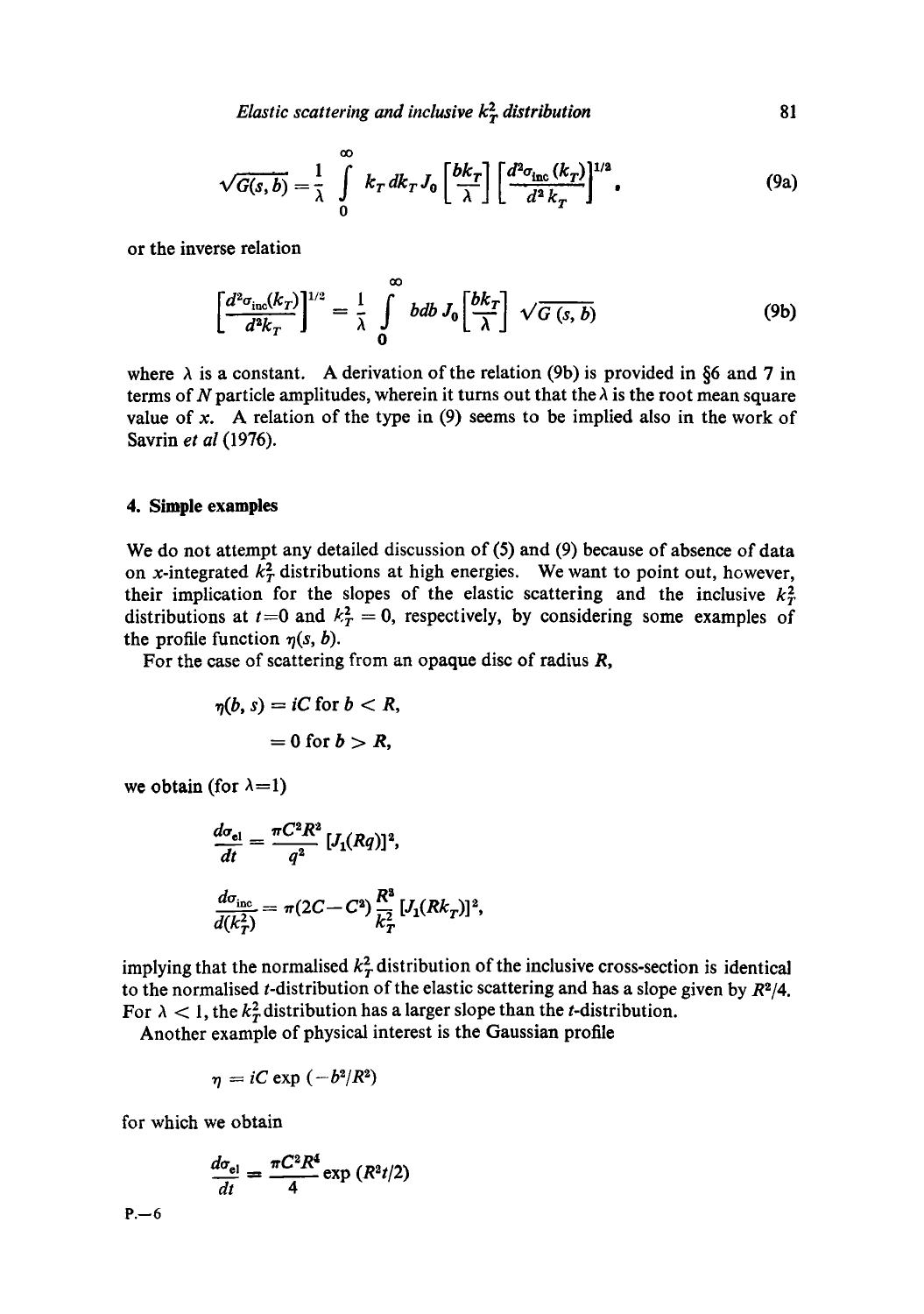$$
\frac{d\sigma_{\text{inc}}}{d(k_T^2)} = 2\pi CR^4 \left[ \exp\left(-R^2k_T^2/2\right) - \frac{C}{12} \exp\left(-R^2k_T^2/6\right) - \frac{C^2}{160} \exp\left(-R^2k_T^2/10 - \right) \dots \right]^2
$$

implying that the slope of the  $k<sub>T</sub><sup>2</sup>$  distribution is steeper than the slope of the elastic scattering by a factor 2. Except for the case of the opaque disc, the slope of the inclusive  $k_T^2$  distribution seems to be generally larger than the slope of the elastic scattering, a feature which, as shown in  $\S$  7, follows directly by considering a simple form of the  $N$  particle amplitudes.

#### **5. Comparison with experiment**

There is no experimental data for the x-integrated  $k_T^2$  distribution at small  $k_T$  to fix the slope at  $k_T^2=0$ . But there are accurate data at ISR energies for the inclusive  $k_T^2$  distribution for pions at  $x=0$  in the range  $0.0016 < k_T^2 < 0.16$  (GeV/c)<sup>2</sup> (Guettler 1976). The distribution can be well fitted to a form

exp 
$$
[-\beta(k_T^2 + m_\pi^2)^{1/2}]
$$
 with  $\beta = 7.1$  (GeV/c)<sup>-1</sup>.

This gives a slope for the inclusive  $k_T^2$  distribution equal to  $\beta/2m_\pi=25$  (GeV)<sup>-2</sup>. Assuming an approximate factorisation in the inclusive x and  $k_T^2$  distributions, the x-integrated  $k_T^2$  distribution would be the same as the  $k_T^2$  distribution at  $x=0$ . The ISR experiments thus suggest that the slope of the  $k<sub>T</sub><sup>2</sup>$  distribution is about two times the slope of the t distribution which has a value =12(GeV)<sup>-2</sup>, consistent with the expectations based on (5) and (9).

#### **6. Derivation of the results**

We give a brief derivation of the result in  $(9b)$ . The function  $F(s, t)$  in  $(1)$  is, by definition, given by

$$
F(s, t) = \frac{1}{16\pi \sqrt{s}} \sum_{N=3}^{\infty} \frac{1}{N!} \int_{i}^{N} \prod_{i} (dk_{i})(2\pi)^{4} \delta^{4} (k_{1} + k_{2} + ... + k_{N} - P_{1} - P_{2})
$$

$$
T^{*}_{N} (k_{1}k_{2}...k_{N}; P_{1}P_{2})T_{N} (k_{1}k_{2}...k_{N}; P'_{1}P'_{2}),
$$
(10)

where

$$
(dk_t) \equiv \frac{d^3k_t}{(2\pi)^3 2k_{to}}
$$

and  $T_N$  is the N-particle amplitude. We rewrite (10) following a procedure adopted by Tiktopoulos and Treiman (1972). After performing integrations with respect to  $\mathbf{k}^2$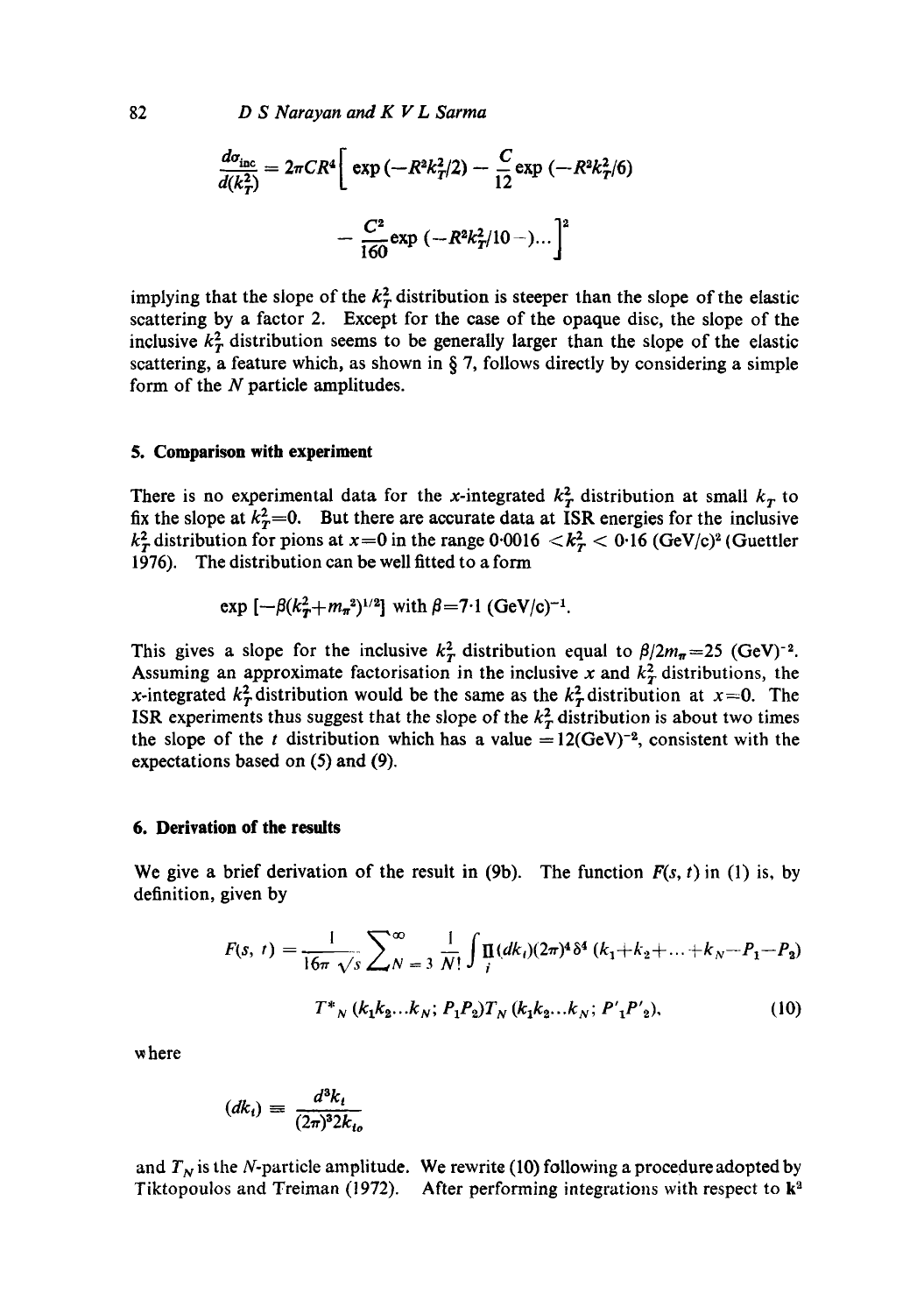and  $k_{30}$  by making use of the  $\delta$ -functions in the integrand in (10),  $F(s, t)$  can be rewritten as:

$$
F(s, t) = \frac{k}{4\pi} \int_{0}^{\infty} k_{1T} dk_{1T} \int_{0}^{2\pi} d\phi \int_{0}^{1} dx
$$
  

$$
\sum_{N, V} \rho_{N} (V) \tau^{*} N(k_{1T}, k_{1L}, \phi_{1}; V) \tau_{N} (k'_{1T}, k'_{1L}, \phi_{1}; V),
$$
 (11)

where  $k_{1T}(k'_{1T})=k_1 \sin \theta_1(\sin \theta'_1); k_{1L}(k'_{1L})=k_1 \cos \theta_1(\cos \theta'_1).$  (12)

 $\theta_1$ ,  $\phi_1$  ( $\theta'_1$ ,  $\phi'_1$ ) are the polar and azimuthal angles of the incident (scattered) beam with respect to the co-ordinate system in which the z-axis is taken along  $k_1$ ; V stands for the variables  $\theta_3$ ,  $\phi_3$ ,  $\mathbf{k}_4$ ,...k<sub>N</sub> and  $\sum_{N, V} \rho_N(V)$  stands for the integration operator

$$
\sum_{N, V} \rho_N(V) = \frac{1}{2(2\pi)^3 4k\sqrt{s}} \sum_{N} \frac{(2\pi)^4}{(N-1)!} \int d\Omega_3(dk_4)...(dk_N),
$$
  
and 
$$
\tau_N = \left[\frac{k_3}{k_{20}} \left[\frac{\partial f}{\partial k_{30}}\right]^{-1}\right]^{1/2} \cdot T_N,
$$
 (13)

$$
f = k_{10} + k_{20} + \ldots + k_{N0}.
$$

As we are ignoring spins in the problem, the N-particle amplitude  $T<sub>N</sub>$  depends on the variables  $k_1$ ,  $\theta_1$ ,  $\phi_1$  only through the variables  $k_{1T}$  and  $k_{1L}$  and does not depend on  $\phi_1$ , and by virtue of (13),  $\tau_N$  is also independent of  $\phi_1$ . Further the x-integrated inclusive  $k<sub>T</sub>$  distribution can be written as,

$$
\frac{d^2}{d^2}\frac{\sigma_{\text{inc}}\left(k_T\right)}{d^2k_T} = \int\limits_0^1 dx \sum\limits_{N, V} \rho_N \left(V\right) \left|\tau_N \left(k_T, x; V\right)\right|^2. \tag{14}
$$

As seen from (11), the dependences of  $F(s, t)$  on t is through the variables  $k'_{1T}$  and  $k_{1L}$  present in the factor  $\tau_N(k'_{1L}, k'_{1T}; V)$ . Most of the dependence on t, however, comes through the variable  $k_{1r}$  and only a very weak dependence from  $k'_{1L}$ . To see this, we make a Taylor expansion of  $\tau_N (k'_{1L}, k'_{1T}; V)$  about  $k_{1L}$  as

$$
\tau_N(k'_{1L}, k'_{1T}; V) = \tau_N(k_{1L}, k'_{1T}; V) + \Delta k_{1L} a_L + ..., \qquad (15)
$$

 $where$   $a$ 

$$
L = \frac{\partial}{\partial k_{1L}} \tau_N(k_{1L}, k'_{1T}; V)
$$

and from the relations

$$
\cos \theta'_1 = \cos \theta \cos \theta_1 + \sin \theta \sin \theta_1 \cos \theta_1,
$$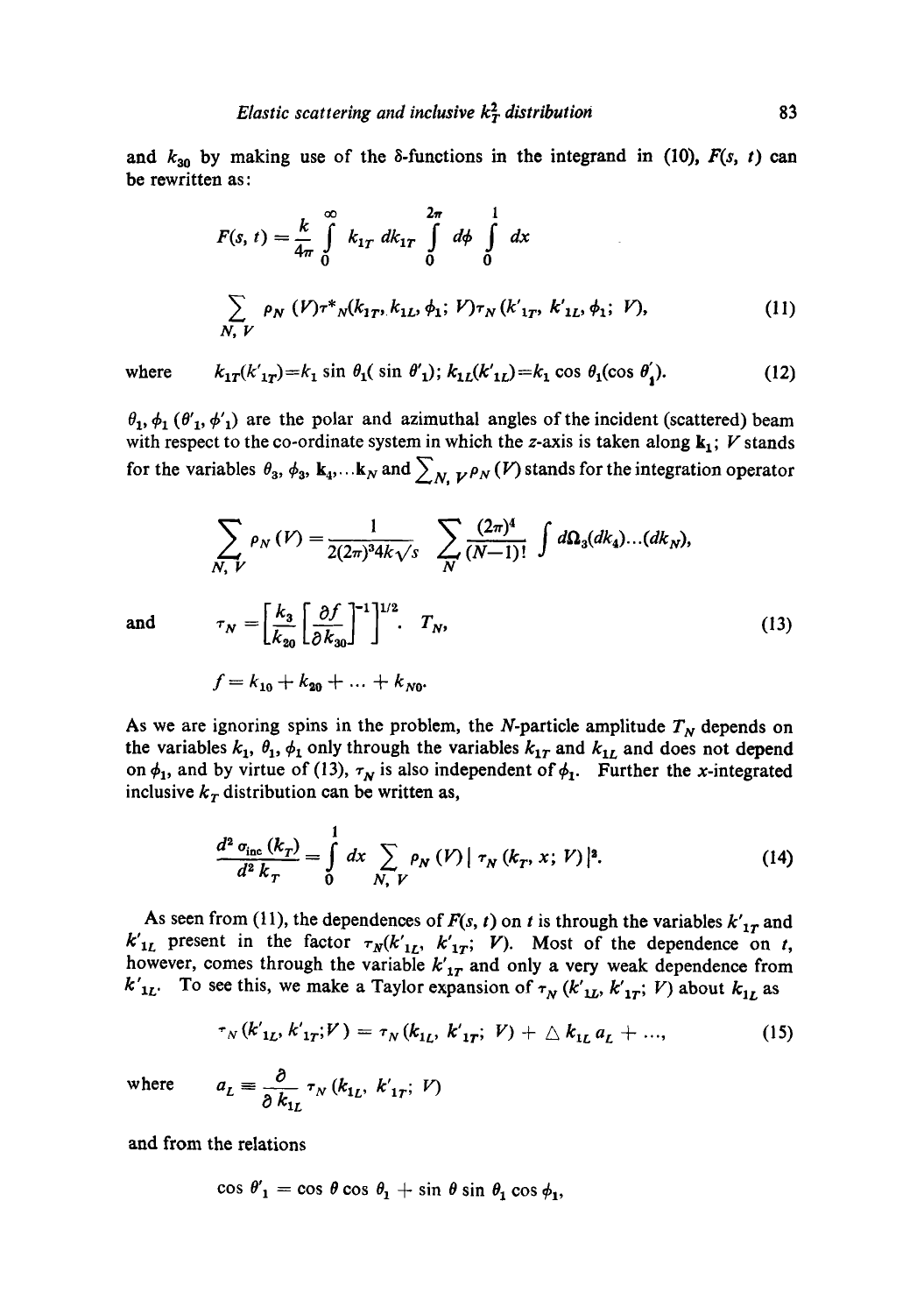$$
\cos \theta = 1 + (2t/4k^2),
$$
  
\n
$$
\sin \theta = 2(-t/4 k^2)^{1/2} [1 + (t/4 k^2)]^{1/2} \simeq 2(-t/4 k^2)^{1/2} \text{ for } |t| \le 4 k^2,
$$

one has approximately

$$
\triangle k_{1L} = 2 \left( -t/4 k^2 \right)^{1/2} (k_{1T} \cos \phi_1 - (k_{1L}/2k) (-t)^{1/2}), \tag{16a}
$$

$$
k_{1T}^{'2} = k_{1T}^2 + (2k_{1L} k_{1T}/k) (-t)^{1/2} \cos \phi_1 + (k_{1L}^2/k^2) (-t).
$$
 (16b)

From (16a) one finds that  $\Delta k_{1L}$  decreases as  $1/\sqrt{s}$  for a fixed t. If the oneparticle inclusive distribution exhibits scaling in the Feynman variable  $x_1=2k_{11}/\sqrt{s}$ , we expect  $a_L$  to decrease as  $1/\sqrt{s}$ . So the second term on the RHS of (15) decreases as  $1/s$  and the dependence of  $\tau_N(k'_{1T}, k'_{1L}; V)$  on t through  $k'_{1T}$  cannot be ignored even at high energies. The reasons for this are two-fold; as the values of  $k_{1r}$  and k may be comparable, the difference  $k_{1r}^{'2} - k_{1r}^2$  given by (16b) remains always finite, and there is no Feynman scaling in the variable  $k_{1T}$ .

The above analysis shows that  $\tau_N(k'_{1T}, k'_{1L}; V)$  in (11) can be replaced by  $\tau_N$  ( $k'_{1T}$ ,  $k_{1L}$ ; V). We now introduce the transformed N-particle amplitude  $\tau_N(b, k_{1L}; V)$  defined by

$$
\tau_N(k_{1T}, k_{1L}; V) = \int_0^\infty bdb J_0(bk_{1T}) \bar{\tau}_N(b, k_{1L}, V). \tag{17}
$$

Using  $(17)$  in  $(11)$ , we get

$$
F(s, t) = (k/4\pi) \int_{0}^{\infty} b_1 db_1 \int_{0}^{\infty} b_2 db_2 \int_{0}^{\infty} k_{1T} dk_{1T} \int_{0}^{1} dx_1 J_0 (b_1 k_{1T})
$$
  

$$
\int_{0}^{2\pi} d\phi_1 J_0 (b_2 k'_{1T}) \sum_{N, V} \rho_N (V) \tilde{\tau}_N^*(b_1, k_{1L}; V) \tilde{\tau}_N (b_2, k_{1L}; V). \quad (18)
$$

Using (16b) in (18), the integration with respect to  $\phi_1$  can be performed (Watson 1966) to give

$$
\int_{0}^{2\pi} d\phi_1 J_0(b_2 k'_{1T}) = 2\pi J_0(b_2 k_{1T}) J_0(b_2 x_1 \sqrt{-t}).
$$
\n(19)

Inserting (19) in (18) and performing  $k_{1T}$  integration, one finally gets

$$
F(s, t) = (k/2) \int_{0}^{\infty} bdb \int_{0}^{1} dx_1 J_0(bx_1 \sqrt{-t}) U(b, b; x_1).
$$
 (20)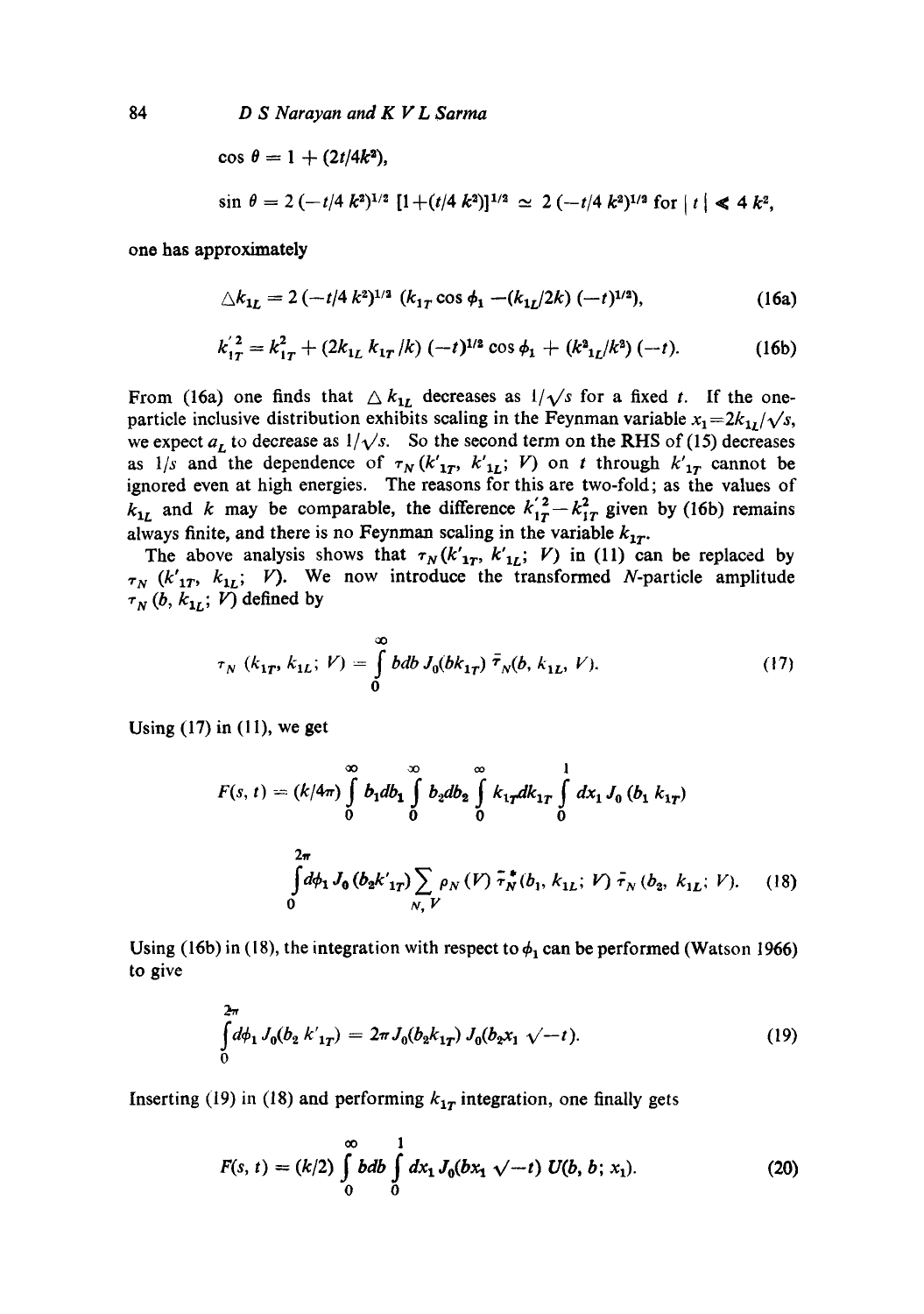*Elastic scattering and inclusive*  $k_T^2$  *distribution* 85

Further 
$$
\frac{d^2\sigma_{\text{inc}}}{d^2k_T} = \int_0^\infty b_1 \, db_1 \, J_0 \left(b_1 \, k_T\right) \int_0^\infty b_2 \, db_2 \, J_0 \left(b_2 \, k_T\right) \int_0^1 dx_1 \, U \left(b_1, \, b_2; \, x_1\right) \tag{21}
$$

where 
$$
U(b_1, b_2; x_1) = \sum_{N,\nu} \rho_N(V) \overline{\tau}_N^*(b_1, k_{1L}; \nu) \overline{\tau}_N(b_2, k_{1L}; \nu).
$$
 (22)

Using the mean value theorem, we rewrite (20) as

$$
F(s, t) = (k/2) \int_{0}^{\infty} bdb J_{0} (b \lambda \sqrt{-t}) R(s; b, b),
$$
 (23)

where 
$$
R(s; b_1, b_2) = \int_0^1 dx \ U(b_1, b_2; x),
$$
 (24)

and  $\lambda$  is some mean value of x which may in general depend on  $b\sqrt{-t}$ . It turns out, however, that this dependence is weak. For example, the integral of  $x^n J_0(yx)$  $(y=b\sqrt{-t}, n=1, 2,...)$  in the range 0 to 1, can be evaluated in a closed form which may be compared with the value obtained by the mean value theorem. We have found that  $\lambda$  lies between 0.6 and 0.9 for  $n \leq 10$  and  $0 \leq y \leq 4$ , with an average around 0.8. Now the functional dependence of  $U(b, b; x)$  in x is essentially the inclusive  $x$  distribution, which can be regarded as a polynomial in  $x$  whose coefficients can be expected to be damped functions in  $b$ . In such a case, the example considered above is relevant and we infer that the value of  $\lambda$  in (23) would have a weak dependence on the value of the multiplicative factor  $b\sqrt{-t}$  in  $J_0(\lambda b\sqrt{-t})$ . We thus regard  $\lambda$  as a fixed parameter to be determined by experiment.

Differentiating with respect to t both (20) and (23) and taking the limit  $t\rightarrow 0$ , one finds

$$
\lambda^2 = \frac{\int\limits_0^1 x^2 U(b, b; x) dx}{\int\limits_0^1 U(b, b, x) dx}
$$

which shows that  $\lambda$  is the root mean square  $\sqrt{\langle x^2 \rangle}$  of the inclusive x distribution. Inserting (24) in (4) and performing the integration, one finds

$$
G(s, b) = (1/\lambda^2) R(s; b/\lambda, b/\lambda).
$$
 (25)

Next we assume that the transverse momenta of the particles in  $N$ -particle amplitude are limited in magnitude and are uneorrelated except for the constraint of energy momentum conservation. This assumption implies that the N-particle amplitude  $\tau_N(k_{1T}; x_1; V)$  factorises as  $h(k_{1T})\beta_N(x_1; V)$ , where we take  $h(k_{1T})$  to be real. In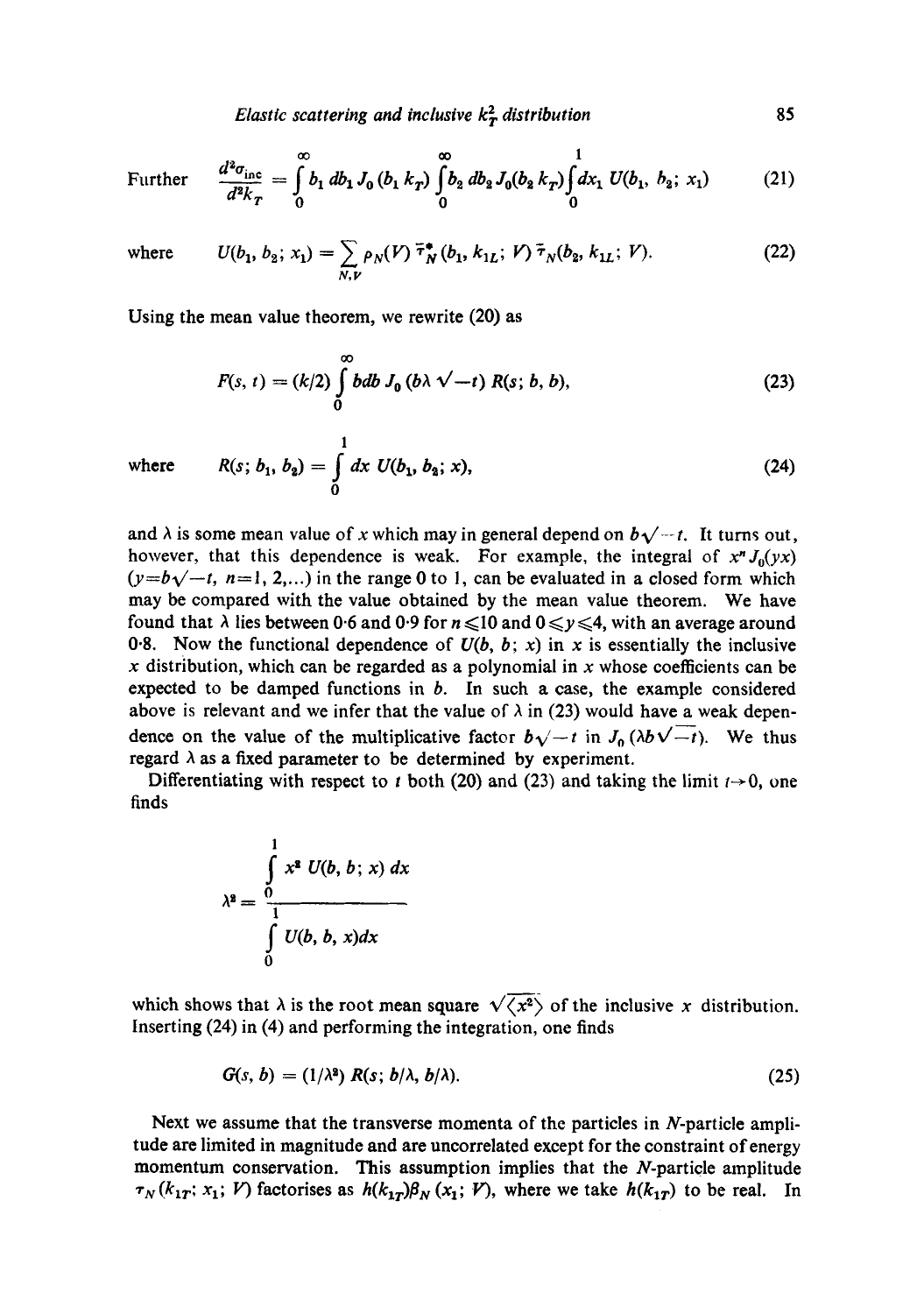the impact parameter space the factorisation of the N-particle amplitude implies that the function  $R(s; b_1, b_2)$  factorises

$$
R(s; b_1, b_2) = g(s, b_1) g(s, b_2), \qquad (26)
$$

and (25) becomes

$$
G(s, b) = \frac{1}{\lambda^2} [g(s, b/\lambda)]^2.
$$
 (27)

Substituting  $(24)$  and  $(26)$  in  $(21)$  and using  $(27)$  we get  $(9)$  which together with  $(5)$ gives the desired connection between

$$
\frac{d^2\sigma_{\rm inc}(k_T)}{d^2k_T}
$$
 and  $d\sigma/dt$ .

The generalisation to include internal degrees of freedom involves only a simple extension. When there are more than one type of particles (9a) gets replaced by

$$
\sqrt{G(s,b)} = \sum_{c} (1/\lambda_c) \int_0^\infty k_T dk_T J_0 \left( b \left( k_T/\lambda_c \right) \right) \left( d\sigma_{\rm inc}^c / d^2 k_T \right) ^\frac{1}{2} \tag{28}
$$

where  $\Sigma_c$  denotes the summation over the different types c of particles. If the differences in the values of  $\lambda_c$ 's are small, one may replace  $\lambda_c$  in (28) by an average value  $\bar{\lambda}$ and (28) takes the form:

$$
\sqrt{G(s,b)} = 1/\overline{\lambda} \int_0^\infty k_T dk_T J_0 \left( b \left( k_T / \lambda \right) \sum_c \left( d\sigma_{\rm inc}^c / d^2 k_T \right) \right) \tag{29}
$$

whose inverse is

$$
\sum_{c} \left( d\sigma_{\rm inc}^{c} / d^{2}k_{T} \right)^{1/2} = 1/\bar{\lambda} \int_{0}^{\infty} bdb J_{0} \left( b \left( k_{T} / \bar{\lambda} \right) \right) \sqrt{G(s, b)}.
$$
 (30)

#### **7. Relation between slopes for factorisable N-particle amplitudes**

The factorization of  $\tau_N(k_{1T}, x_1; V)$  has been important in our derivation of (9). The implications of the factorisation can perhaps be seen more directly by starting with the following simple form;

$$
\tau_N(k_{1T}, x_1; V) = \exp\left[ -(a/2)k^2_{1T} \right] \beta_N(x_1; V). \tag{31}
$$

Using (31) in (11), one can show that

$$
F(s, t) = \frac{k}{8a} \int_0^1 dx_1 \sum_{N, V} \rho_N(V) |\beta_N(x_1, V)|^2 \exp -(ax_1^2 t/4)
$$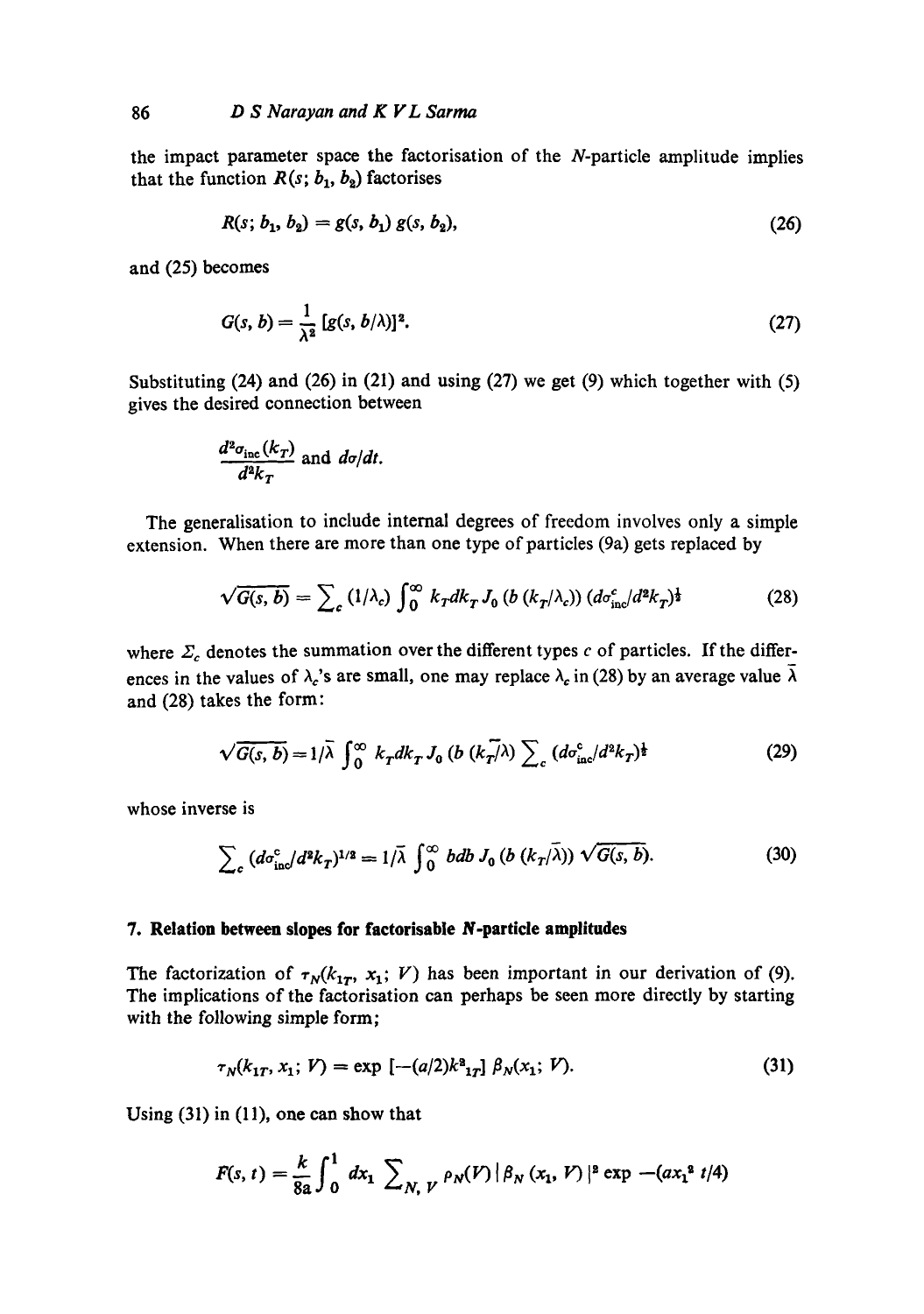*Elastic scattering and inclusive*  $k_T^2$  *distribution* 87

and hence  $\left[\frac{\partial F(s, t)}{\partial t}\right]_{t=0} = \frac{a}{4} \langle x^2 \rangle F(s, o)$  $a \rightarrow k$   $k$ 

$$
=\frac{1}{4}\left\langle x^{2}\right\rangle \frac{1}{4\pi}\left(\sigma_{T}-\sigma_{\text{el}}\right). \tag{32}
$$

Assuming that the scattering amplitude has the form

$$
f(s, t) = i(k\sigma_T/4\pi) \exp[(B/2)t]
$$
\n(33)

one obtains

$$
\left[\frac{\partial}{\partial t} \text{ Im } f(s, t)\right]_{t=0} = \frac{Bk\sigma_T}{8\pi} \tag{34}
$$

$$
\left[\frac{\partial}{\partial t}\int d^2q' f^*(s, -\mathbf{q}'^2)f(s, -(\mathbf{q}-\mathbf{q}')^2)\right]_{t=0} = \frac{\pi}{4}\left(\frac{k\sigma_T}{4\pi}\right)^2.
$$
 (35)

Using (32), (34) and (35) in (1), we obtain

$$
a = \frac{2B}{\langle x^2 \rangle} \frac{\sigma_T}{\sigma_T - \sigma_{\rm el}} \left[ 1 - \frac{\sigma_T}{32\pi B} \right]. \tag{36}
$$

Once again, we see in (36) that the slope of the inclusive  $k<sub>T</sub><sup>2</sup>$  distribution is about a factor two larger than that of the elastic scattering. This result is (36) would also be valid in the uneorrelated Jet Model and it is interesting to compare our result with that obtained by de Groot (1972).

### **8. Concluding remarks**

We have shown that a damping in the values of  $k_T^2$  in production processes implies, as a consequence of s channel unitarity, a similar damping in the values of  $|t|$  in the elastic scattering. One of the implications of our results is that the slope of the  $k_T^2$ distribution at  $k_T^2=0$  is about a factor two larger than the slope of the elastic scattering at  $t=0$ . There is indirect experimental evidence in support of the above conclusion. One, however, needs to test the relation among the slopes (equation 36) using data on x-integrated inclusive cross-sections.

The relations in (5) and (9a) can be used to construct the differential elastic scattering cross section, using the information about  $k<sub>T</sub><sup>2</sup>$  distributions in production processes. The dip in *pp* scattering at  $-t \approx 1.4$  (GeV/c)<sup>2</sup> has been a long standing mystery. The dip has been reproduced by Henzi and Valin (1974) by choosing the profile function to be the sum of two functions of different forms. But the choice of the two functions has been arbitrary and no physical significance can be attached to the functions. We suggest the possibility that the dip could arise due to the presence of two or more components in the  $k<sub>T</sub><sup>2</sup>$  distribution. The problem is to get a suitable parametrisation of the experimental data on  $k_T^2$  distribution as a sum of two or